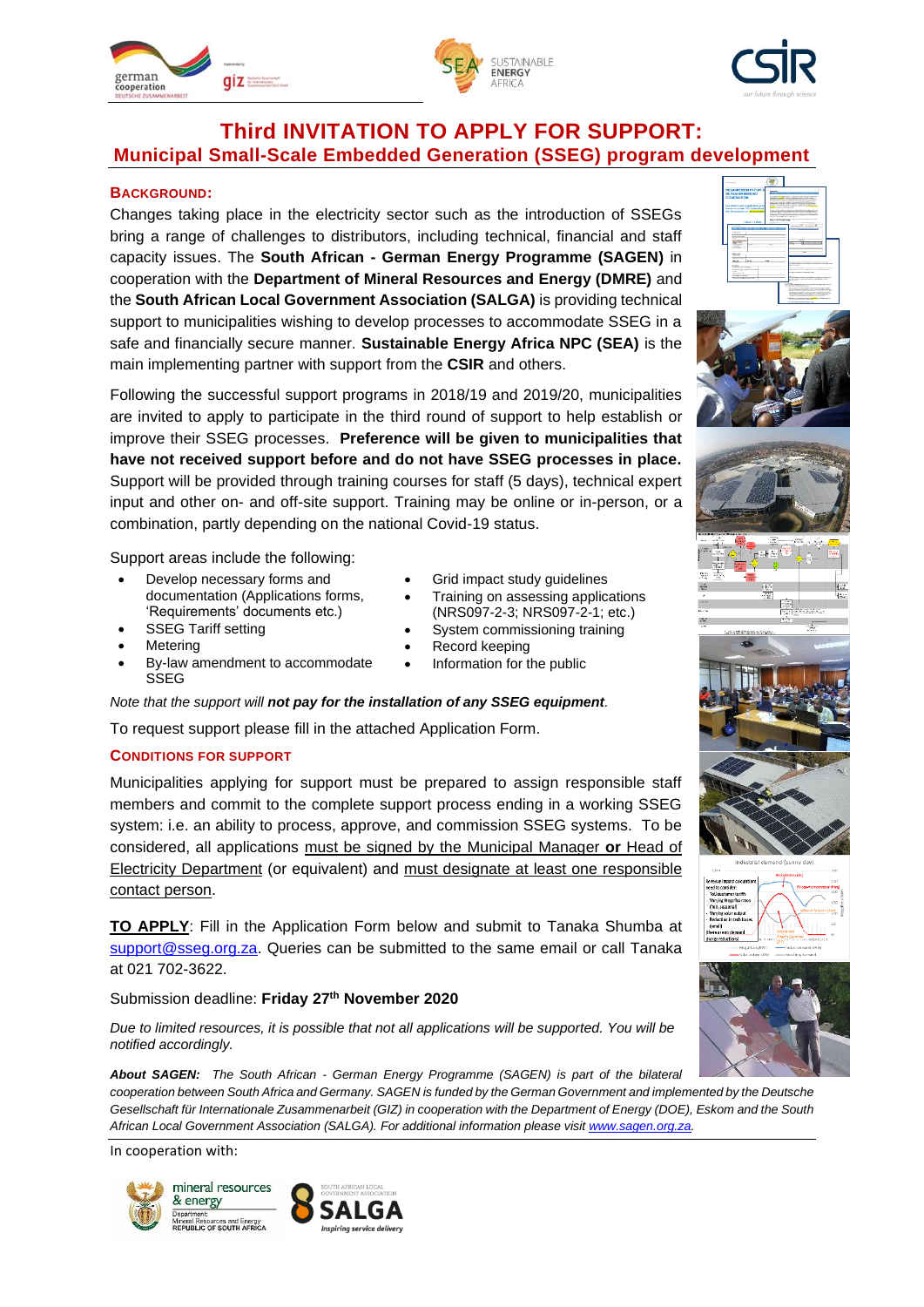

 $\mathsf{r}$ 





# **SUPPORT APPLICATION FORM:**

## **MUNICIPAL SSEG PROGRAMME DEVELOPMENT SUPPORT**

| Municipality name:                         |                                                    |    |                                                           |  |
|--------------------------------------------|----------------------------------------------------|----|-----------------------------------------------------------|--|
| For information – the support includes     |                                                    |    | For information - the support covers the following areas: |  |
| the following activities:*                 |                                                    |    | <b>SSEG Policy development</b>                            |  |
| 1.                                         | <b>Initial support visit:</b> visit by support     |    | a. Develop necessary forms and documentation              |  |
|                                            | staff to the municipality to provide input         |    | (Requirements for SSEG; Application form;                 |  |
| and plan programme                         |                                                    |    | Commissioning form; Supplemental SSEG                     |  |
| 2.                                         | <b>Staff training: Attendance by between 2</b>     |    | contract; etc.)                                           |  |
|                                            | and 4 municipal officials at 5-day SSEG            |    | 2. SSEG Tariff setting                                    |  |
| training                                   |                                                    | 3. | <b>Metering for SSEG</b>                                  |  |
| 3.                                         | <b>Tariff training:</b> Attendance by tariff staff | 4. | By-law amendment to accommodate SSEG                      |  |
|                                            | at revenue impact and tariff training              | 5. | Grid Impact study quidelines                              |  |
| 4.                                         | Additional support: other support will             | 6. | Training on assessing an application (NRS097-2-3;         |  |
| be provided as needed                      |                                                    |    | NRS097-2-1; etc.)                                         |  |
| * - some activities are Covid-19 dependent |                                                    | 7. | System commissioning training                             |  |
|                                            |                                                    | 8. | Record keeping and IT                                     |  |
|                                            |                                                    | 9. | Information for the public                                |  |

Please provide information in the space below on:

(1) the municipality's experience with SSEG to date (if any)

(2) why you are requesting the support

In cooperation with: